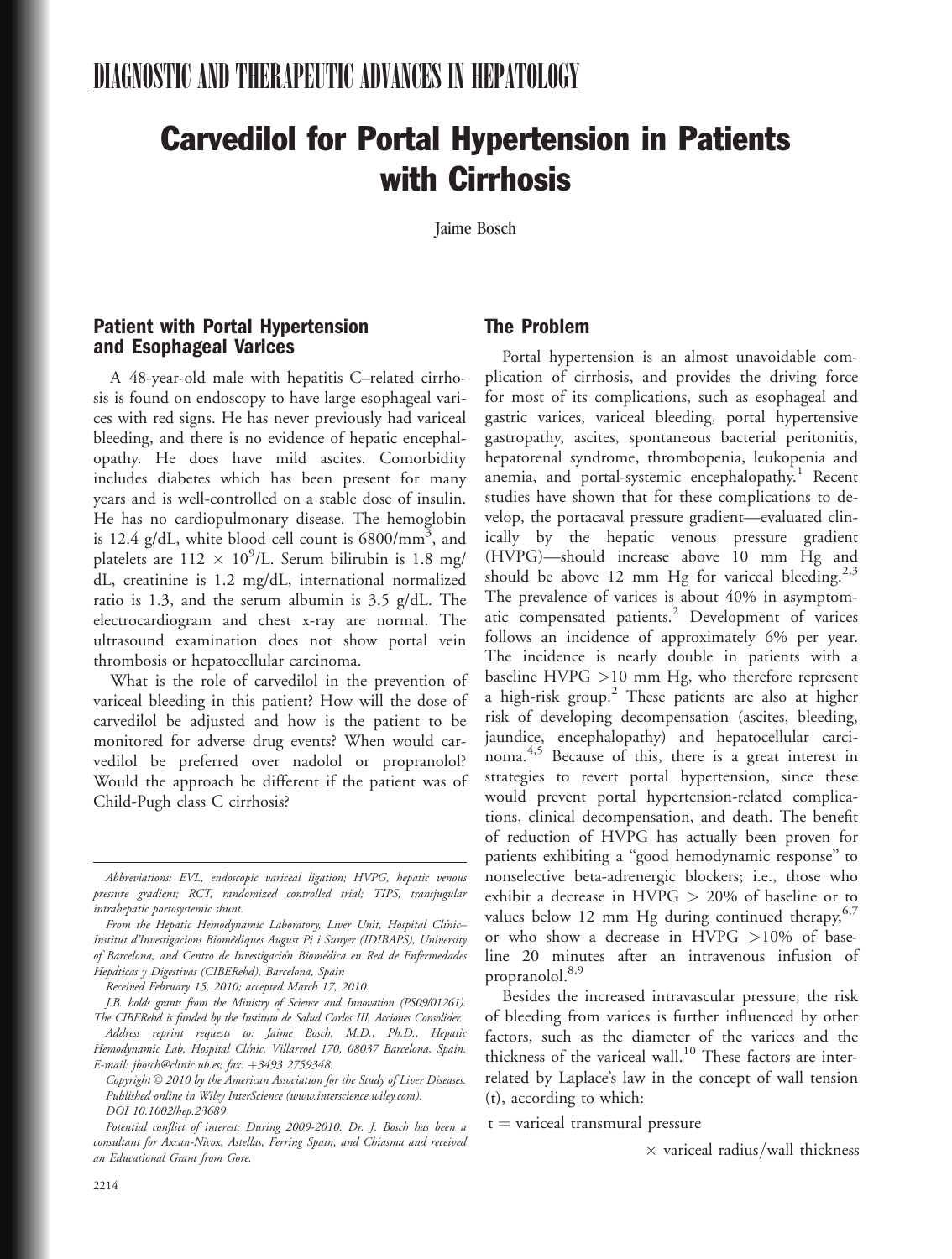Variceal bleeding is thought to occur when variceal tension exceeds the elastic limit of the vessel. $^{11}$  This concept is relevant because it explains the higher risk of bleeding of patients with any of the following: large varices, red ''wales'' (areas of decreased thickness), advanced liver failure (Child-Pugh class B and C, which correlates with higher HVPG).<sup>11,12</sup> Current guidelines recommend providing prophylactic therapy to patients with varices who have any of these highrisk indicators.13,14 In practice, this means that all patients with varices should be treated except those Child A patients with small varices without red color signs.

Recommended therapy for primary prophylaxis includes the administration of nonselective beta-blockers (mainly propranolol and nadolol) or endoscopic variceal ligation (EVL) with elastic bands.<sup>13,14</sup> Metaanalysis of the many studies devoted to this issue shows that EVL is more effective in preventing bleeding, without survival benefit.<sup>1,15,16</sup> However, a recent Cochrane review<sup>15</sup> questioned this conclusion on the basis that restricting the analysis to studies with good quality standards shows no difference in bleeding rates, on the fact that these studies have a short follow-up, and on its uncertain effects in patients with relatively small varices. Analysis according to size of trials also showed no differences in efficacy in trials including more than  $100$  patients,  $1,17$  indicating that the reported benefit from EVL over beta-blockers comes from small and/or low-quality studies. EVL cause fewer complications than beta-blockers, but as it has been pointed out, complications from beta-blockers are mild and subside after dose-reduction or drug discontinuation, whereas those of EVL often require hospitalization and may be lethal.<sup>16</sup> Because of this, it is wise to start therapy with beta-blockers and reserve EVL for patients with large varices who have contraindications for beta-blockers or who develop side-effects requiring its discontinuation. Patients treated with EVL need to have frequent follow-up endoscopies because recurrence of varices requiring retreatment occurs in more than 50% of the cases during the first year. Recommended schedule of follow-up endoscopy is at 1 month of last EVL session (to confirm eradication), 3 months later, and every 6 months thereafter.

#### **Carvedilol**

Carvedilol is a potent nonselective beta-blocker with mild anti-alpha 1 adrenergic activity (one-tenth of its beta-blocker activity). It was developed for the treatment of arterial hypertension and heart failure,

and has U.S. Food and Drug Administration approval for both indications. Milligram for milligram, carvedilol is 2-4 times more potent than propranolol as a beta-receptor antagonist.<sup>18</sup> Carvedilol further has antioxidant activity, which may be of interest in patients with cirrhosis, but this possible benefit has not been studied.

Figure 1 summarizes the mechanism by which carvedilol decreases portal pressure in patients with cirrhosis. In short, as a nonselective beta-blocker carvedilol decreases heart rate and cardiac output and causes splanchnic vasoconstriction. This results in reduced portal blood inflow and in a fall in portal pressure. In addition, through its alpha 1 adrenoceptor blocking effect, carvedilol decreases the hepatic vascular tone and hepatic resistance, resulting in a further decrease in portal pressure.<sup>1</sup> However, the vasodilating activity of carvedilol may enhance arterial hypotension and sodium retention, a risk which is especially relevant in patients with advanced, decompensated cirrhosis.<sup>19,20,21</sup>

Drugs that inhibit cytochrome P450 2D6 activity (quinidine, paroxetine, fluoxetine, propafenone) may increase plasma concentrations of R-carvedilol (a stereoisomer with alpha- and beta-adrenergic blocking activity). In contrast, plasma concentrations of S-carvedilol (which has only beta-blocker activity) increase much less.<sup>19</sup> Thus, these drugs increase the risk of hypotension during carvedilol administration. Patients



Fig. 1. Mechanism of the effects of carvedilol on portal pressure. Carvedilol is a potent nonselective beta-blocker, and as such, it decreases heart rate and cardiac index (blockade of beta-1 adrenergic receptors) and causes splanchnic vasoconstriction (blockade of beta-2 adrenergic receptors), which result in a reduced portal blood flow, and thereby in decreased portal pressure. This is the same mechanism of the portal pressure–reducing effect of propranolol or nadolol. In addition, carvedilol has mild anti-alpha 1 adrenergic activity, which results in decreased hepatic vascular tone and, hence, in a further reduction of portal pressure. However, the anti-alpha 1 adrenergic activity may result in arterial hypotension. Because of its combined effects, carvedilol is more powerful than propranolol or nadolol in decreasing portal pressure, but carries the potential risk of causing hypotension, which may be detrimental in patients with decompensated cirrhosis.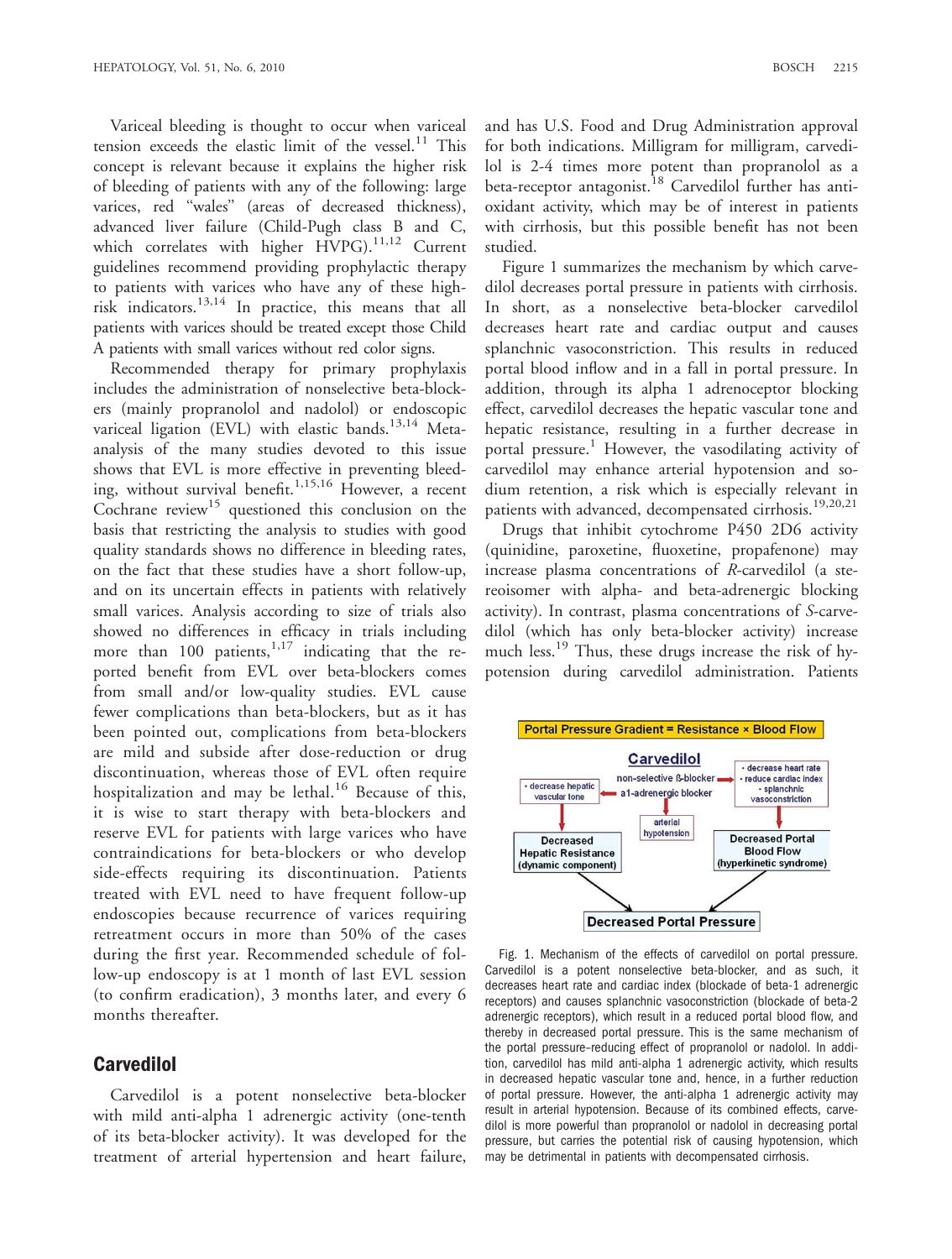with genetic polymorphism of cytochrome P450 2DS are also at risk. Patients older than 65 years have a delayed clearance of carvedilol, as do patients with chronic liver disease.<sup>19,21</sup> Therefore, it is advised that carvedilol should be started at low doses (6.25 mg/day). If tolerated, the dose is increased stepwise up to a maximum of 25 mg twice daily (50 mg in patients weighing  $>85$  kg).<sup>19,21</sup> Titration should be done slowly, increasing the dose at intervals of 1-2 weeks. The drug should be taken with food to slow the speed of absorption and reduce the likelihood of side effects.<sup>19</sup> The dose should not be increased in patients developing symptoms or with a systolic blood pressure <90 mm Hg or a heart rate <50 beats per minute (bpm).

There have been several studies on the use of carvedilol for portal hypertension in patients with cirrhosis.19-28 Most of these studies assessed the effects of carvedilol on HVPG. The results show that carvedilol causes dose-related and marked decreases in HVPG (of about 20% from baseline), significantly greater than those caused by propranolol. Carvedilol causes a less marked reduction in cardiac index and azygos blood flow than propranolol, but a greater fall in arterial blood pressure (of about 10% with a 25 mg/day dose).<sup>19</sup> The effect on arterial blood pressure tends to be less pronounced on continued therapy.<sup>20,28</sup> Carvedilol does not decrease the glomerular filtration rate, but causes a significant increase in plasma volume, and about one-fourth of patients require an increase in the dose of diuretics (or to be started on diuretics).<sup>20</sup> Interestingly, patients with advanced liver failure (Child-Pugh class B or C) show greater decreases in HVPG than well-compensated patients, despite receiving lower doses.19,20 This may be related to decreased carvedilol metabolism in patients with advanced liver failure.<sup>21</sup> Some studies suggest that relatively low doses of carvedilol (12.5 mg/day or 6.25 mg bid) retain a good portal pressure–reducing effect with less potential for hypotension, which may be relevant when treating decompensated patients with cirrhosis.<sup>22,23</sup>

## Monitoring for Drug-Related Adverse Events

Side effects of carvedilol are similar to those of propranolol and nadolol, with the exception of a higher risk of hypotension and edema.<sup>19,20,27</sup> During titration, the patient should be specifically asked for drugrelated adverse events (edema, dizziness, bradycardia, hypotension, nausea, blurred vision). The dose should not be increased in patients developing symptoms or with a systolic blood pressure <90 mm Hg or a heart rate <50 bpm. Body weight should be monitored because sodium retention is first manifested by weight gain; this may require low doses of a diuretic or an increase in dose if the patient was already on diuretics.<sup>19</sup> This occurred in about 25% of patients with cirrhosis in a well-controlled study.<sup>20</sup> In contrast, in a recent randomized controlled trial (RCT) of oral carvedilol (12.5 mg) versus EVL, the number of patients developing ascites or with increasing ascites was not higher in the carvedilol arm. <sup>28</sup> Patients with hypotension are at risk of reversible deterioration of renal function,<sup>19</sup> although this has not been reported in patients with cirrhosis.

Side-effects are more frequent at the start of therapy and usually respond rapidly to dose reduction or disappear with continued therapy. In heart failure studies, carvedilol had to be withdrawn because of intolerance or side effects in 5% of patients.<sup>19</sup> Figures in studies in patients with cirrhosis are  $8\%$ -13%.<sup>19-28</sup> As with all nonselective beta-blockers, carvedilol is contraindicated in patients with marked bradycardia, the sick sinus syndrome, and partial or complete heart block (unless a pacemaker is in place). Thus, an electrocardiogram is mandatory before starting therapy.<sup>19,21</sup> Carvedilol is also contraindicated in patients with asthma. Patients with insulin-dependent diabetes should be treated cautiously because carvedilol can mask the symptoms of hypoglycemia.

# Areas of Uncertainty

The experience with the use of carvedilol for portal hypertension is limited. All but one published studies focused on the hemodynamic effects and safety of carvedilol, and the one prophylactic RCT included only 77 patients in the carvedilol arm.<sup>28</sup> Therefore, the clinical efficacy of the drug, its safety, and the frequency and severity of its side effects are far from well-characterized in this setting.

The prophylactic RCT of carvedilol versus EVL reported by Tripathi et al.<sup>28</sup> showed a benefit from carvedilol over EVL in terms of incidence of first bleeding (10% versus 23%), but no differences in mortality. This study is the only RCT of drug therapy showing a benefit over EVL, and as such is promising. However, the study has limitations, $17$  the most important of which is that the study did not incorporate measurements of HVPG, so the apparent benefit from treatment could not be linked to its effect of lowering portal pressure. Moreover, because the study was not blinded, there is room for observer bias. In addition, there was an unusually long delay from randomization to first EVL session. Finally, the fact that decreasing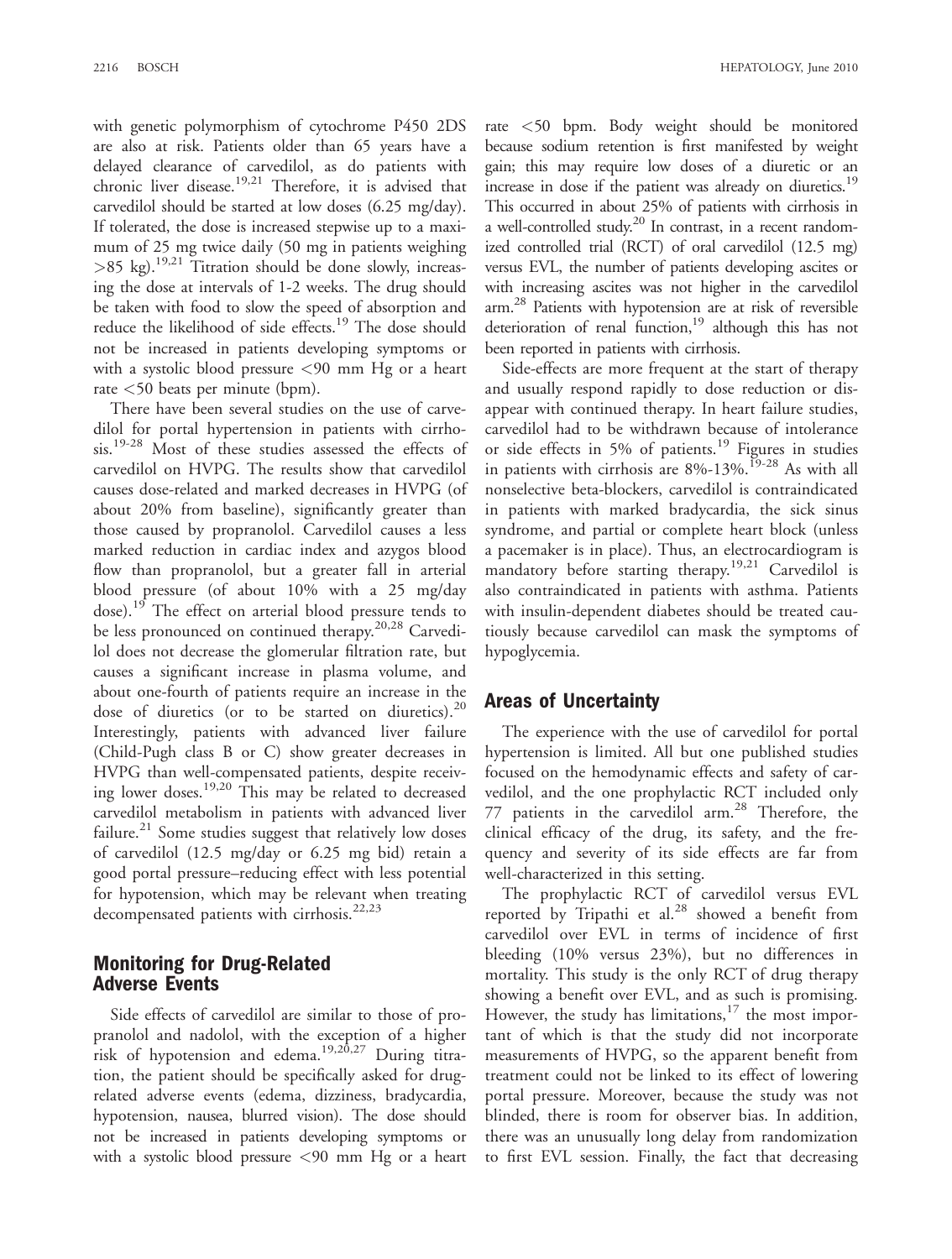the number of bleeding episodes did not translate into decreased mortality is not intuitive and casts some doubt on the advantages of this treatment. Actually, the results of the per-protocol analysis did not confirm the lower risk of bleeding with carvedilol.<sup>28</sup> This suggests that part of the benefit was due to the very good results observed in the patients of the carvedilol arm and in part to some patients in the EVL arm bleeding before the first EVL session. On the other hand, the lack of differences in mortality may be partly due to the extensive use of transjugular intrahepatic portosystemic shunt (TIPS) for managing the bleeding episodes, because EVL patients required TIPS procedures significantly more often than those patients on carvedilol.<sup>28</sup> Side effects were frequent with carvedilol (50%) but were usually mild, and required discontinuation of the treatment in only 13%. By contrast, in the EVL arm, 12% of patients discontinued treatment because of intolerance, 30% (two-thirds of those achieving variceal eradication) had recurrent varices, 16% developed gastric varices, and 7% bled from banding ulcers. Although none of the EVL-related bleeding episodes was fatal, one patient required balloon tamponade and salvage TIPS.<sup>28</sup>

Even with the above limitations, the study is certainly promising and encourages further trials with carvedilol, including face-to-face studies versus propranolol and the use of carvedilol to maximize the fall in HVPG in propranolol nonresponders. Carvedilol should also be tested in situations with a higher risk of bleeding, such as prevention of recurrent variceal bleeding, because a good hemodynamic response in this setting is not only associated with decreased risk of rebleeding but also with decreased mortality.<sup>6,29</sup>

#### Recommendations

At present, there is not enough evidence to recommend the use of carvedilol for treating portal hypertension in cirrhosis outside of clinical trials. Having said that, there are two situations where carvedilol may be the right beta-blocker for a patient with cirrhosis and portal hypertension. The first is the patient that requires treatment for portal hypertension and has arterial hypertension as a comorbidity. In this setting, carvedilol is probably the ideal beta-blocker and could be regarded as a first choice. The second situation is the patient who fails to exhibit an adequate decrease of HVPG during treatment with propranolol or nadolol. Available pharmacological options in this setting are the association of a second drug (isosorbide mononitrate,<sup>1,30</sup> prazosin,<sup>31</sup> or simvastatin<sup>32</sup>) or to shift

to carvedilol (if there are no contraindications and the patient is not hypotensive).<sup>21</sup> All the mentioned alternatives, except the association of simvastatin, carry the risk of causing hypotension, and the only one with which there is a large experience is with isosorbide mononitrate that can ''rescue'' about one-third of propranolol nonresponders.<sup>1,30</sup> In propranolol nonresponders, the target dose of carvedilol should probably be 12.5 mg twice a day if the patient is in Child-Pugh class A, and 6.25 mg twice a day (or 12.5 mg in a single dose) if he or she is in Child-Pugh class B or C.

The patient described at the beginning of this article is a decompensated individual with cirrhosis with a MELD (Model for End-Stage Liver Disease) score of 13 points and a Child-Pugh score of 7 points (class B), with high-risk varices that have never bled, but which require effective prophylactic treatment. He is diabetic under stable doses of insulin, which is not a contraindication for beta-blockers.<sup>33</sup> There are no other associated conditions that preclude the use of nonselective beta-blockers. Although he has mild ascites, creatinine is 1.2 mg/dL and therefore the patient has impending renal failure. In this situation, I would not recommend carvedilol, but to start therapy with nadolol at an initial dose of 20 mg per day, that will be increased by 20-mg steps every 3 days if tolerated and if the heart rate is  $>50$  bpm and systolic blood pressure is >90 mm Hg. In case the patient develops severe side effects or intolerance to nadolol, I would recommend shifting treatment to EVL. If such a patient were treated at my hospital, I would certainly test the HVPG response to beta-blocker therapy. If the fall in HVPG was shown to be insufficient (it happens in 50% of patients), I would consider entering the patient in a trial of therapies aimed at maximizing the HVPG response. We do have ongoing cooperative studies on the use of carvedilol in propranolol or nadolol nonresponders (although as mentioned this would not be a choice in this particular patient), as well as on adding simvastatin to nadolol (which could be an option). We hope these studies will provide evidence to take adequate clinical decisions in patients facing these unanswered questions.

A 30-day supply in the United States for carvedilol 6.25 mg twice daily is approximately \$15; the price for a 30-day supply of generic carvedilol 12.5 mg once daily is \$7.80. The tablets are not scored and splitting is not possible. The sustained release preparation Coreg CR (GlaxoSmithKline) is available as 10 mg, 20 mg, 40 mg, and 80 mg capsules. Regardless of strength, the price for a 30-day supply of Coreg CR is \$150. The price for a 30-day supply of Inderal LA